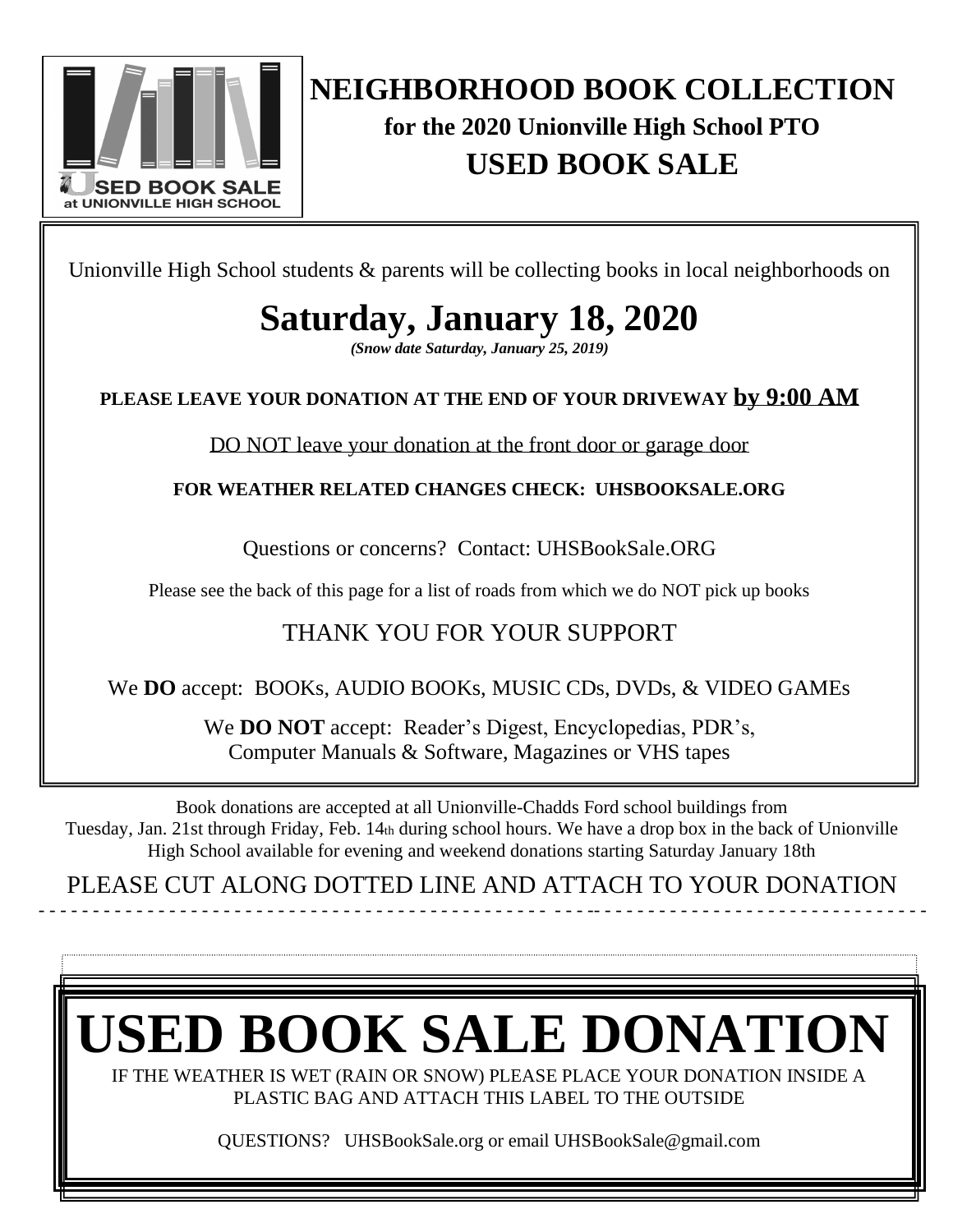#### **WE DO NOT PICK UP FROM THE FOLLOWING ROADS:**

Arrow Lane Baltimore Pike Bartram Road Bayard Road Birmingham Road Bragg Hill Road Brinton Woods Road Brooks Road Byrd Road Chandler Road Chestnut Hodlow Lane Clearview Road Corrine Road Cossart Road Creek Road Davidson Road Doe Run Road E. Baltimore Pike E. Corrine Rd. E. Doe Run Road E. Street Road Fairville Road Folly Hill Road Glen Hall Road Haines Mill Road Harvey Road Heyburn Road Hickory Hill Road Hillendale Road Indian Hannah Road Jacobs Way Joshuas Way (Chadds Ford)

Kennett Pike Lenape Road Lenape-Unionville Rd. Lian Drive Line Road Locust Lane Locust Grove Road Longwood Road Lucky Hill Road Maple Ridge Way Marlboro Road Marlboro Spring Road Marlboro Woods Lane Marshall Road Marlborough Road Meetinghouse Road N. Mill Road N. Walnut Road N. Wawaset Road New Hall Road Newark Road Northbrook Road Oak Tree Road Oakland Road Old Baltimore Pike Old Wilmington Pike Parkerville Road Pocopson Road Poplar Tree Road Red Hawk Trail Red Lion Road

Ridge Road Ring Road Rt. 100 Rt. 162 Rt. 52 Rt. 82 Rt. 842 Rt. 926 S. Creek Road S. Fairville Road S. Wawaset Road Smithbridge Road Spring Lane Sportsman Lane Stockford Road Street Road Tilden Circle Unionville Road Unionville-Lenape Rd. Unionville-Wawaset Rd. Upland Road Valley Road W. Corrine Road W. Creek Road W. Doe Run Road W. Street Road Warpath Road Wawaset Road Webb Road Wilmington Pike Wylie Road Wollaston Road

Please check our website for a complete list of the roads that we pick up from if you want to confirm that we pick up from your street. Please email us if you are on our route list and the books have not been picked by 2PM at UHSBookSale@gmail.com

**Book donations are accepted at ALL Unionville Chadds Ford school buildings from Tuesday, Jan. 21st, through Friday, Feb. 14th during school hours. We have a drop box in the back of Unionville High School available for evening and weekend donations starting Saturday, Jan. 18** Questions? UHSBookSale.org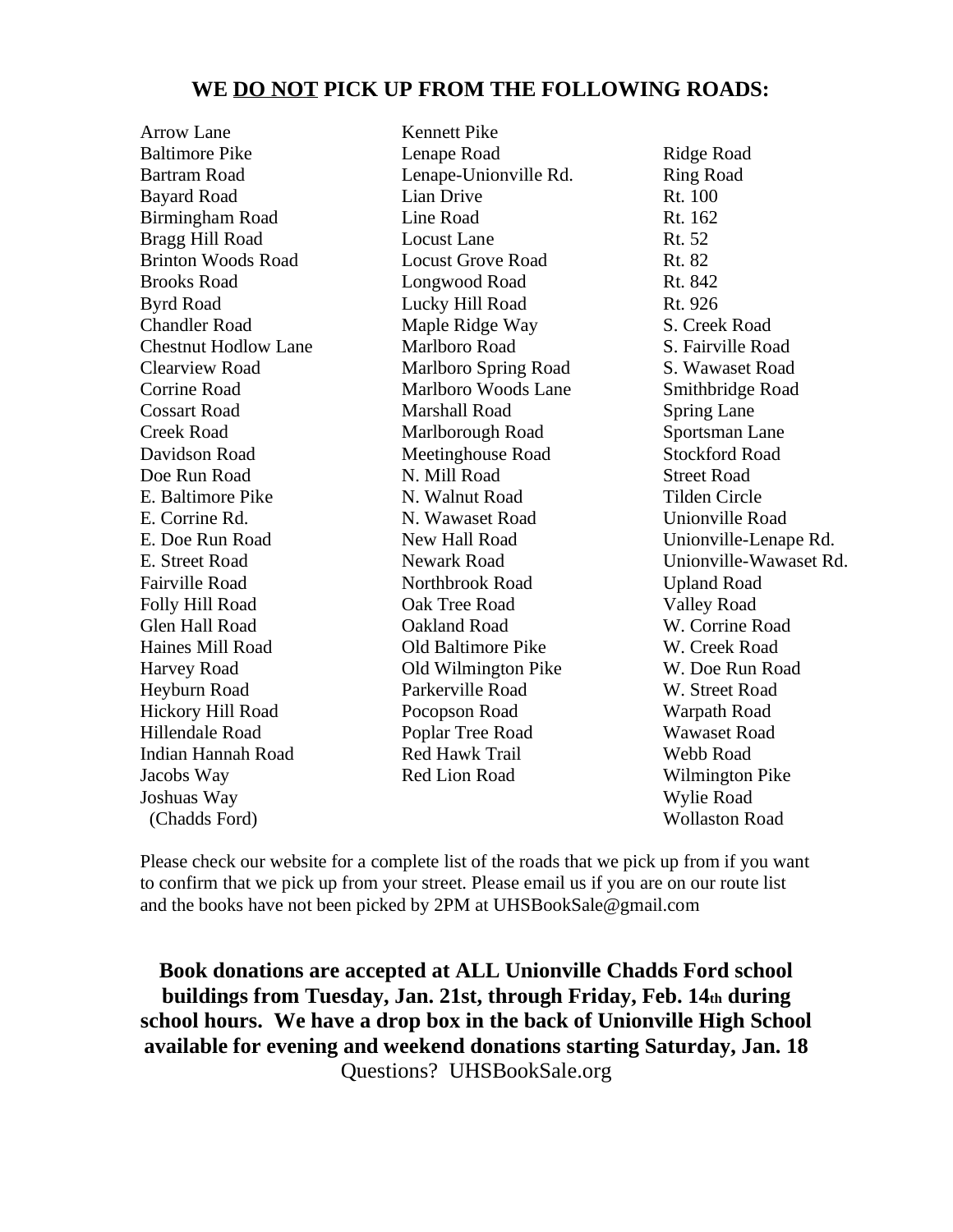## You are cordially invited to the annual



UHS Gymnasium 750 Unionville Road Kennett Square, PA 19348

# **NEW DAYS and Time!!! Saturday, 2/22/2020 8:00 AM – 4:00 PM**

*(Snow date: Friday, 2/29/20)*

# **Sunday, Feb. 23, 2020 New! Bag Sale 11:00 AM – 3:00 PM / \$10.00 bag**

**Bags Provided! Please do not bring your own bag.**

*(Snow date: Saturday, 3/1/20)*

*Please visit our website for up-to-date book sale information:* **UHSBookSale.org** Visit us on Facebook!